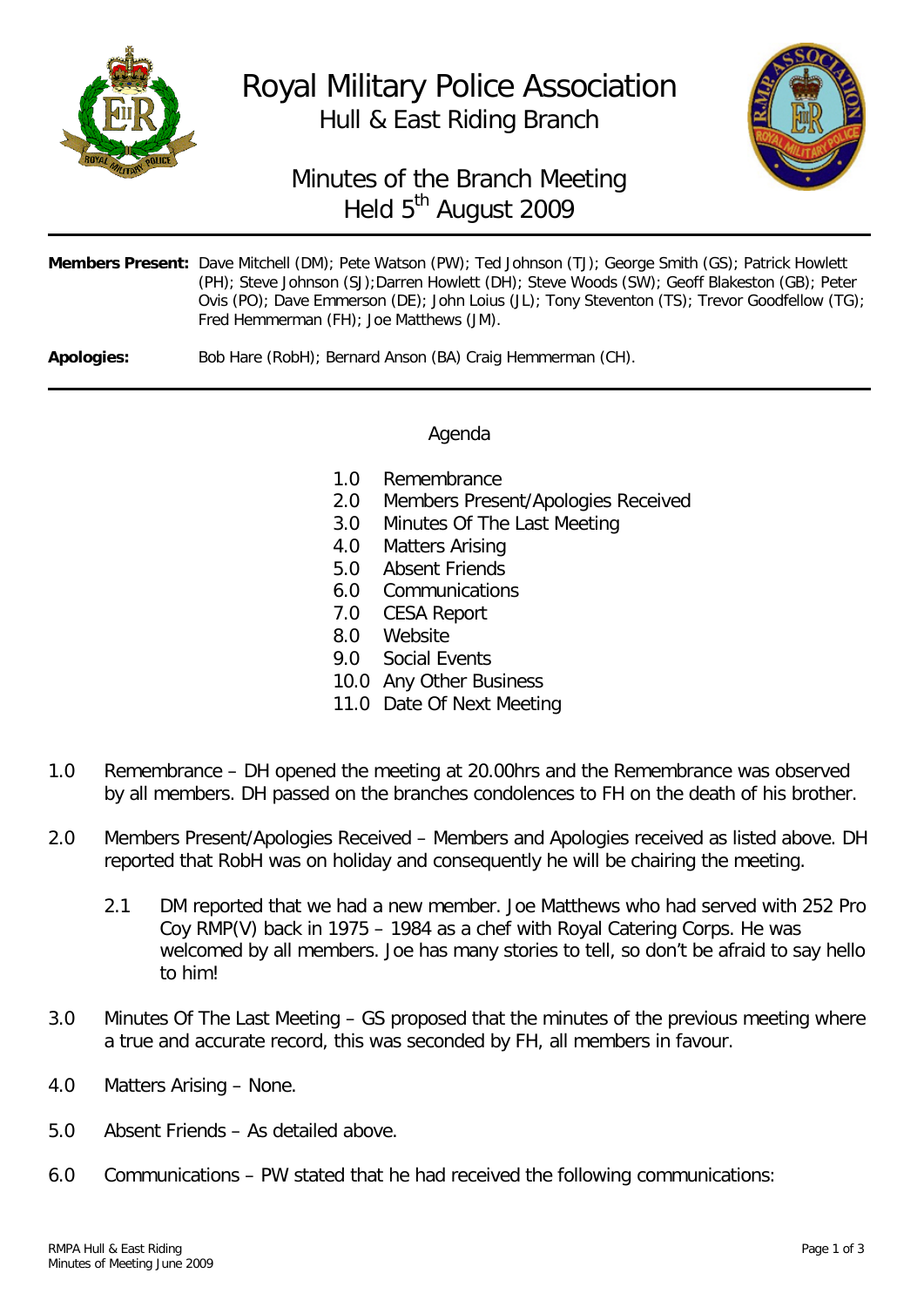- 6.1 A letter was received from Col. Baber MBE regarding the Central Committee Meeting of the RMPA on  $12<sup>th</sup>$  September 2009. The meeting will be held in the Officers Mess at the Regimental Headquarters, Southwick Park. Once elected, our CENCO Rep will attend this meeting.
- 6.2 A letter was received from Maj. A.K. Barley the National Events Co-ordinator RMPA, regarding the Remembrance Weekend 2009. The weekend will commence on the Thursday actually, with the opening of the Field of Remembrance at Westminster Abbey by H.M. Queen Elizabeth II. On Saturday  $7<sup>th</sup>$  November 2009 the RMP/RMPA Service of Remembrance will take place at Westminster Abbey at 12.00 hrs. The RBL Cenotaph Parade will take place in Horse Guards/Whitehall. Any members wishing to attend should speak to the Branch Secretary in the first instance.
- 7.0 CESA Report DH reported that he had attended the CESA meeting but there wasn't a great deal to report.
- 8.0 Website 147 visits during the previous calendar month.
- 9.0 Social Events
	- 9.1 DM reported that tickets for the annual dinner will be available from next month.
	- 9.2 FH stated that rather then spend a lot of money on raffle prizes, we would prefer to receive donations from members as of the next meeting, e.g. bottles, chocolates, or anything else that would be worth winning.
	- 9.3 FH reported that the menu was as follows:

Tomato Soup Roast Beef & Yorkshire Puddings With seasonal Vegetables Black Forrest Gateaux Cheese & Biscuits Coffee & Mints

And all that for £12.00!!!

9.4 DM asked that a letter be sent to the NVA to invite them to attend the Annual Dinner at cost.

9.5 A members return will be attached to the end of this set of minutes, all members are asked to complete this and return it to the Treasurer at the next meeting, failing this please send them directly to the Branch Secretary at 23 Sigston Road, Beverley, HU17 9NS.

- 10.0 Any Other Business
	- 10.1 PW stated that after the sad loss of Barnie Harries, the Branch hadn't replaced our representative on the Central Committee of the RMPA (CENCO). He stated that it was important that we keep our attendance at the CENCO meetings and that we should